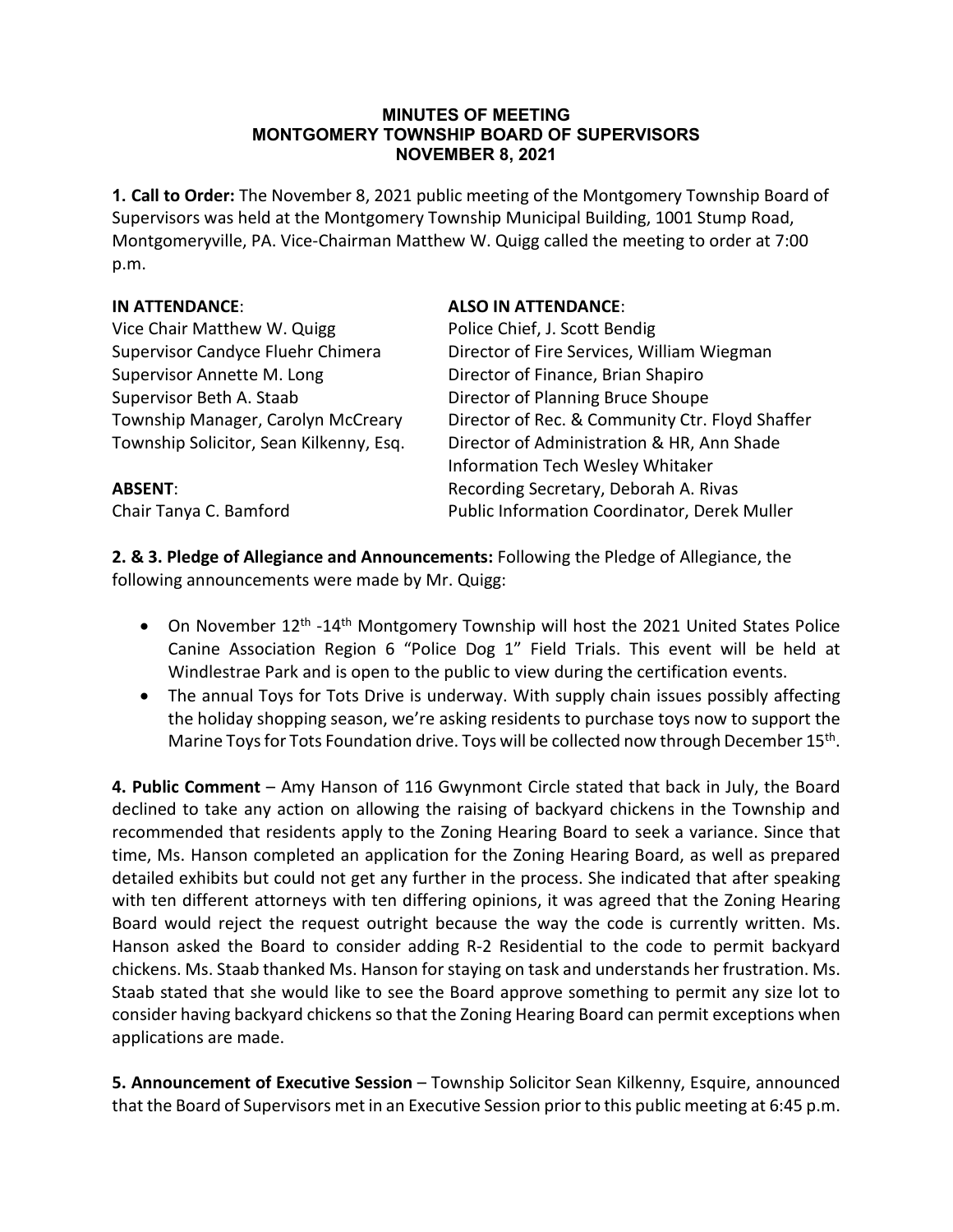to discuss one litigation matter. Mr. Kilkenny stated that the topic discussed is a legitimate subject of an Executive Session pursuant to the Commonwealth of Pennsylvania's Sunshine Law.

### **6. Consent Agenda:**

**MOTION: Upon motion by Mr. Quigg, seconded by Ms. Chimera and unanimously carried, the minutes of the October 25, 2021 meeting, the minutes of the Budget Worksessions of October 13, 27 and 28, and the Bills List dated November 8, 2021 were approved as presented.**

**7. Presentations: 2022 Montgomery Township Municipal Sewer Authority Budget** – Shannon Drosnock, Executive Director of the Municipal Sewer Authority presented the 2022 budget. Christopher Kelm, Chair of the Sewer Authority Board was also present. Ms. Drosnock indicated that revenues are rebounding from 2020 and expenses are 5% under budget. Capital projects were reviewed and for the  $11<sup>th</sup>$  straight year, there will be no rate increase.

## **Public Safety & Public Works:**

## **8**. **Sale of Municipal Equipment by Online Auction:**

**MOTION: Upon motion by Ms. Long, seconded by Ms. Staab and unanimously carried, the Board authorized the sale of the following equipment through the online auction company Municibid:**

- Public Works Department 2006 Ford F-350 with Snowplow; 2000 Ford F550 Dump Truck with Salt Spreader & Plow; and 1997 Gravely Walk-Behind Mower with a 50" Cut
- Police Department Laser Technology Inc. 2008 Mapping Unit; ITC Traffic Ace Classifer; Trax Mite Traffic Counter; ENRADD Speed Device Unit; and 2013 Ford Police Interceptor.
- Fire Department 2002 E-One Rear Mount Platform Ladder Truck

#### **9. Award of Stump Road Sidewalk Bid:**

**MOTION: Upon motion by Ms. Long, seconded by Ms. Staab and unanimously carried, the Board awarded the bid to install sidewalk, ramps and a crosswalk along Stump Road between Gwynedd Lea and Newport Lane to Drumheller Construction Co., Inc. for a cost of \$34,907.00.**

#### **Administration & Finance:**

**10. Montgomery Mall Real Estate Tax Appeal Settlement:** Ms. McCreary reported that the property owner of 804 Bethlehem Pike (Montgomery Mall) filed an assessment appeal in 2018. The property is comprised of three tax parcels. Based upon the risks and costs of litigation the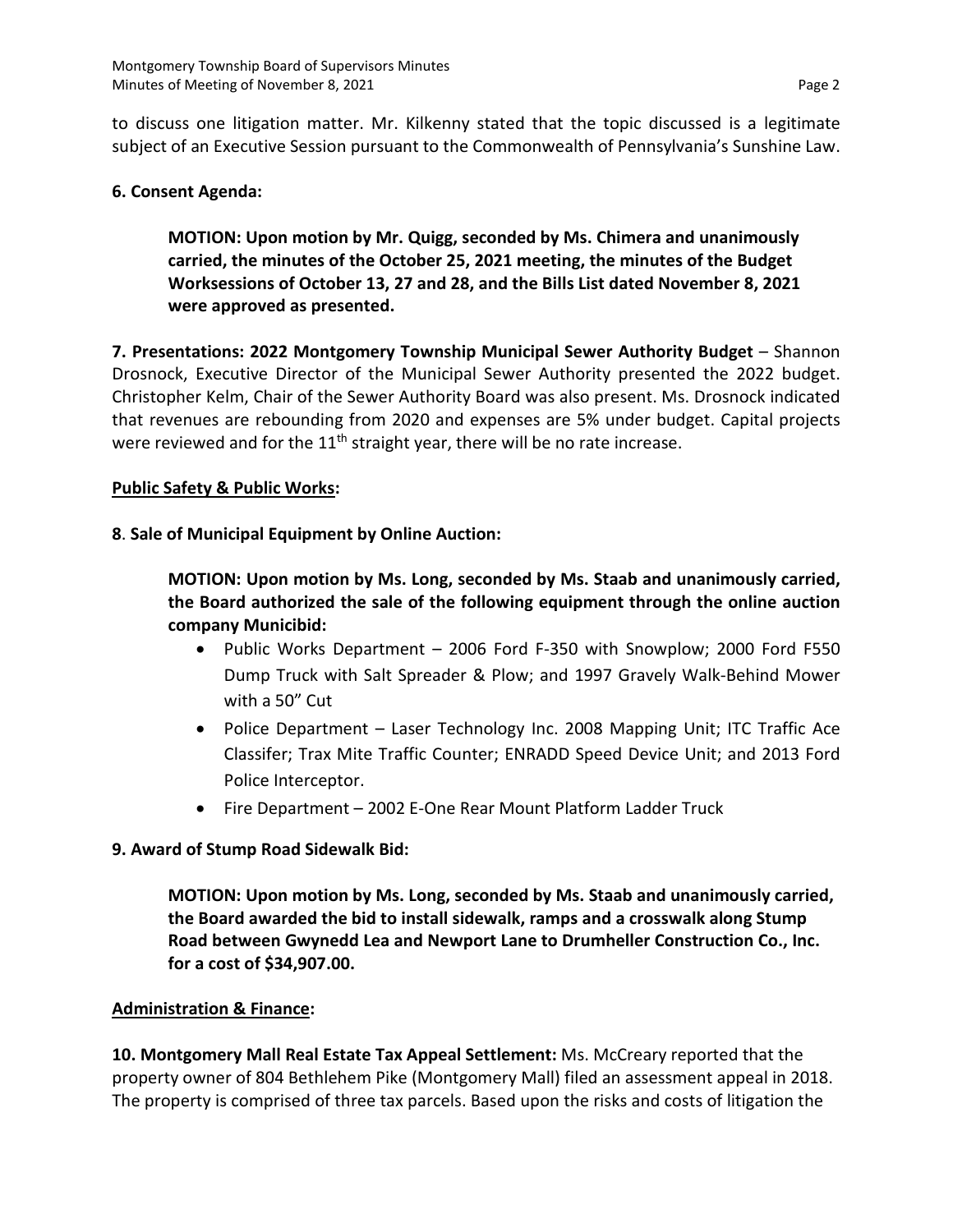parties have decided it is in their best interests to settle this matter. The proposed stipulated settlement has been approved by the North Penn School District and the property owner. The new assessed valuation of the property will result in a refund by the township for tax years 2019, 2020, and 2021 totaling \$148,293.79. Ms. Long inquired if the mall is sold, can the property be reassessed, and Mr. Kilkenny indicated that it could.

# **MOTION: Upon motion by Ms. Chimera, seconded by Mr. Quigg and unanimously carried, the Board approved the stipulated settlement for 804 Bethlehem Pike and authorized the Township Solicitor to execute the settlement stipulations.**

**11. Presentation of the 2022 Proposed Budget:** Ms. McCreary reviewed details of the 2022 budget process, noting that proposed capital projects and expenditures were presented on September 27, 2021, with worksessions held on October 13, 27 and 28, and in an Executive Session held on October 12 to discuss personnel matters. Ms. McCreary stated the budget is a tool for the staff, reflecting the Board's priorities and who we are, what we value. It also reflects the Township's obligations to provide public safety, emergency services, public works, and recreational opportunities residents expect.

She noted included in the presentations made at the budget worksessions in October were highlights of each department's accomplishments and operations in 2021 as well as their goals for 2022 and how many of the proposed capital expenditures tied into these goals.

She pointed to the memo that accompanied the proposed budget, stating it was detailed by fund, explaining sources of revenue, primary expenditures, and any substantive activity for 2022. In the case of the General Fund it was broken down by department and its operational expenditures are decreasing by \$50,000 in 2022.

A key point in the 2022 budget is a recommended 1 mill tax increase. Ms. McCreary stated she and Mr. Shapiro had studied the numbers, looking at past activity and trends before deciding this was the most prudent action for the Board to consider. This recommendation is based on three outstanding issues related to normal operations, the fire services budget, the operations of the community and recreation center and the debt service related to the community and recreation center and the general obligation note which will be used for the capital and infrastructure needs over the next five years. These three issues have impacted the General Fund with a proposed transfer of \$1.83 million to these funds, reducing the projected fund balance in the general fund of about \$3 million at the end of 2022. This is a 30% decrease and if we continue to transfer at this rate, the fund balance would be reduced to zero before the end of 2024. The 1 mill tax increase would generate about \$1.9 million which would solely be used to offset the shortfalls in the Debt Service, Fire and CRC funds.

Ms. McCreary reminded the Board that in 2003 when the Township enacted the earned income tax for which it receives .5% it reduced the real estate tax rate from 1.60 to 1.52 mils, and reduced it further in the next three years to its current 1.49 mils. She shared a chart showing the Township real estate tax rate is 30<sup>th</sup> out of 38 townships in Montgomery County, noting several of the